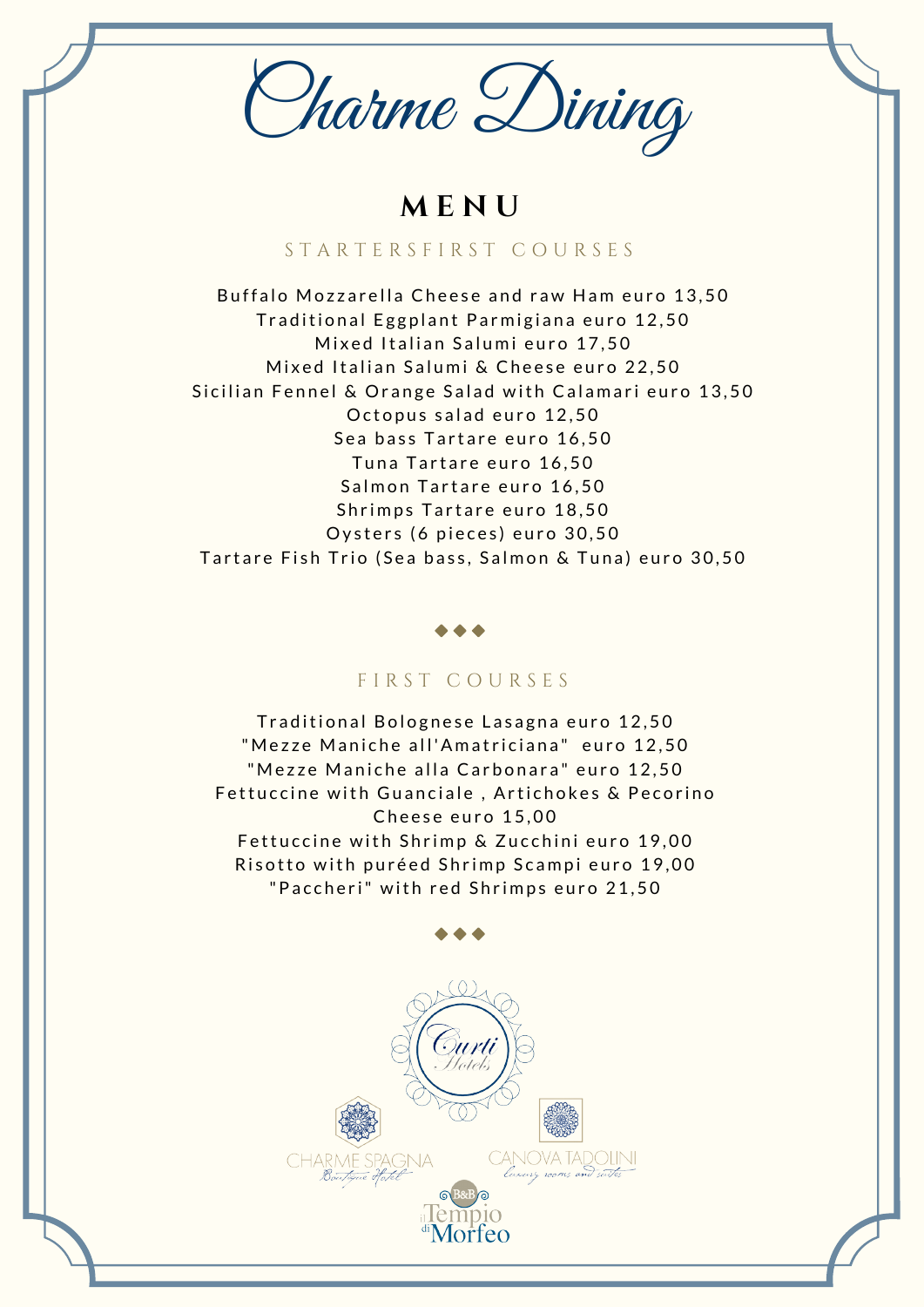Charme Dining

M A I N C O U R S E S

Milanese Chicken Cutlet euro 17,50 Traditional "Saltimbocca alla romana" euro 17,50 Beef "Straccetti" with Balsamic Vinegar euro 17,50 Chicken Scallop with Lemon euro 17,50 Cheeseburger & French Fries euro 16,50 Cacciatore Meatballs euro 16,50 Pesto & Pine Nuts Meatballs euro 16.50 Meatballs in Black Truffle Sauce euro 19,00 Beef Tagliata with Rosemary, Rocket & Grana Cheese euro 26,50 Classic Caesar Salad euro 16,50 Beef Carpaccio with Rocket, Strawberries & Balsamic Vinegar euro 24,00 Classic Beef Tartare euro 24,00 Grilled Beef Fillet euro 26,50

> Fried Squids and Prawns euro 19,00 Sea bass Fillet with Orange Sauce euro 21,50 Grilled Tuna with Sesame Seeds euro 21,50 Classic grilled Salmon euro 21,50

## S I D E D I S H E S

Mixed fresh Salad euro 6,00 French Fries euro 6,00 Baked Potatoes euro 6,00 Mixed grilled Vegetables euro 7,00 Stir fried Vegetables euro 7,00